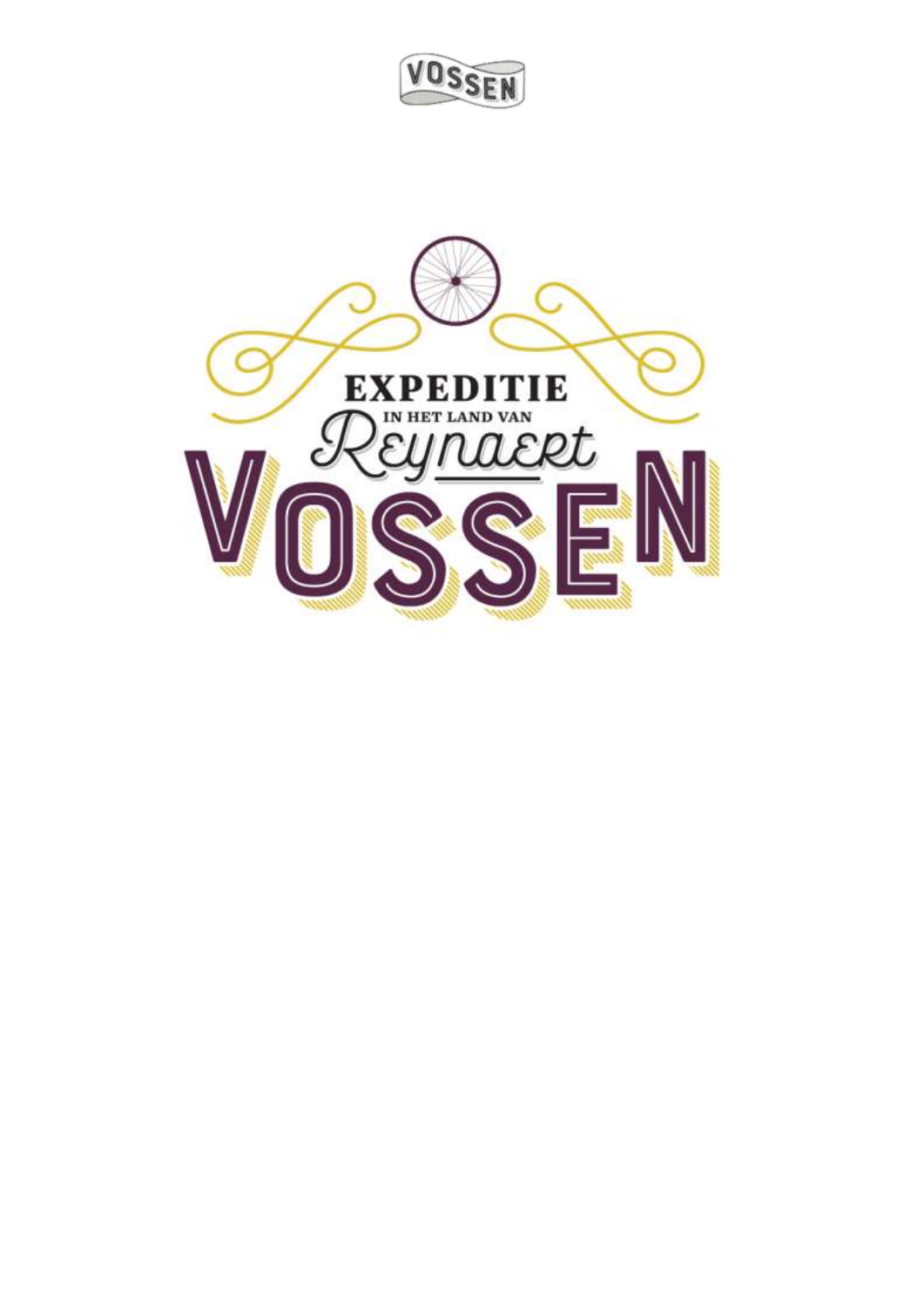

# **Lijst met kunstwerken beeldenpark Singelberg en beeldentuin Jachthuis**

Pablo Atchugarry, *Movimiento en el mundo* Michaël Aerts, *De schandpaal* Antonio Seguí, *Tango* Wim Delvoye, *De fontein van Kallo* Pablo Atchugarry, *Via dolorosa* Hubert Minnebo, *Hun doelgerichte zekerheid lag zongewijzerd vast* Jef Mouton, *Over 't water: een milestone* Wim Delvoye, *Chantier* Sophie Ryder, *Rising* Roel d'Haese, *De bezweerder* Chantal Grard, *Hallucigenia* Francine Grard Van Mieghem, *Pallas Athena* Jean Michel Folon, *Vliegen*  Georges Grard, *Vrouw die naar de zon kijkt* Hélene Jacubowitz, *Lentesymfonie* René Julien, *De pendelaarsters* Mariette Teugels, *Hommage aan Isidora Duncan* Paul Van Hoeydonck, *De robot en zijn planeet* Jef Van Tuerenhout, *Vogelkop*  Atelier van Lieshout, *Jan zonder vrees / WW3* Sophie Ryder, *Lovers on horseback* Panamarenko, *Scimitar*  Reinhoud d'Haese, Hortense *- Il faut laisser rejaillir le refoulé 3*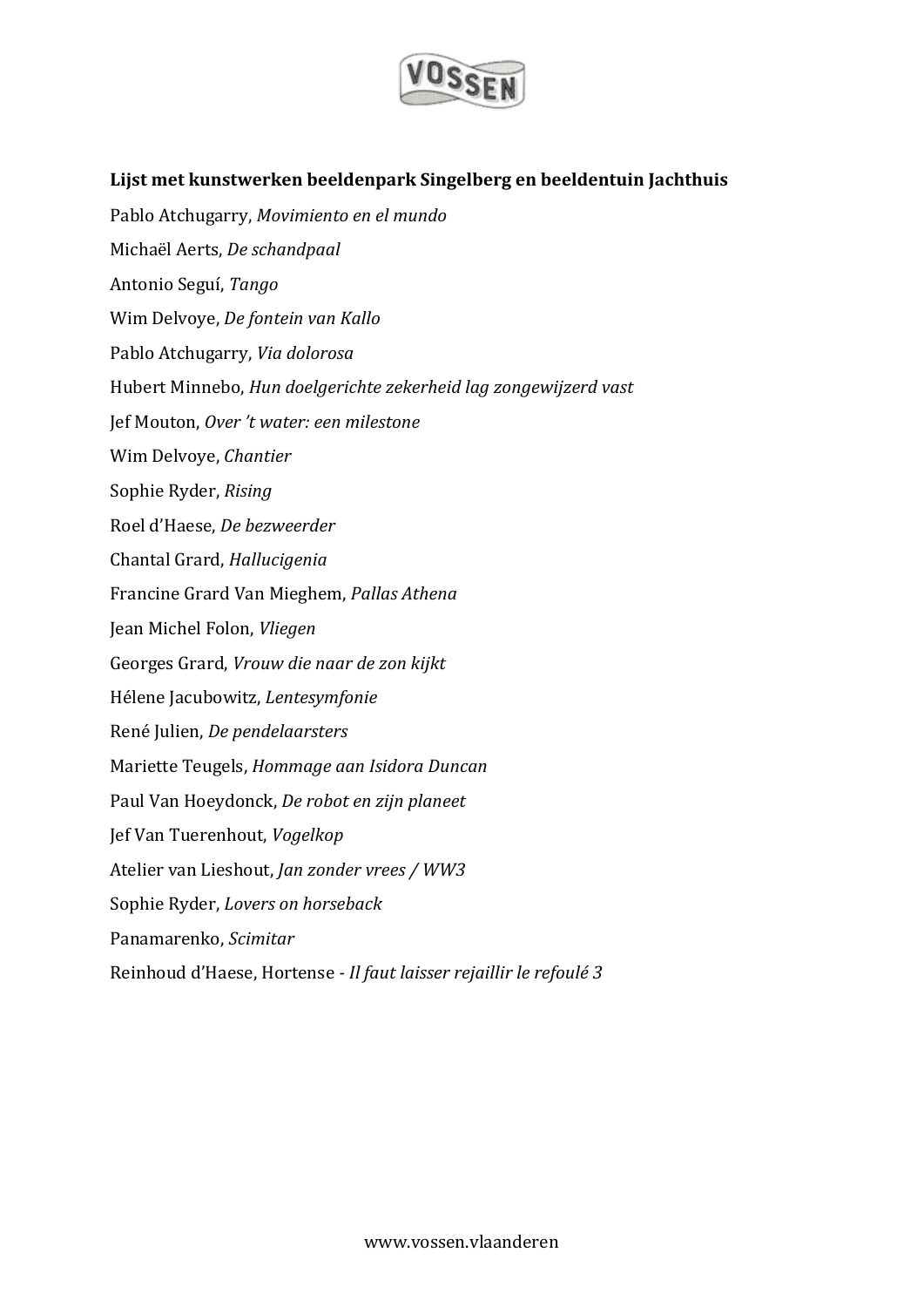

## **Kunstwerken beeldentuin Jachthuis**

Sophie Ryder, *Blue Eye* Sophie Ryder, *Dancing Ladies* Wilfried Pas, *Engel des doods*  Nadia Naveau, *Roman Riots*  Nadia Naveau, *Figaro's Triumph*

### **SOPHIE RYDER**

"There is little doubt that 20th and 21st century British sculpture has been one of the defining forces of contemporary art. Sophie Ryder has been one of the most original forces contributing to this tradition."

Peter Murray CBE, Founding and Executive Director of Yorkshire Sculpture Park

Sophie Ryder's world is one of animals and mystical creatures constructed from wet plaster, old machine parts, scavenged toys, tangled wire, torn scraps of paper and acid baths. Her hybrid beings are steeped in mythology and cultural symbolism and yet at once they are tender and self-aware, resonating on an immediate and human level.

Ryder is renowned for developing the Lady Hare, a hybrid with the head of a hare, as a counterpart to the Minotaur of Greek Mythology. Her anthropomorphic characters are used both to explore the human condition and as a metaphor for Ryder's own feelings. Indeed the Lady Hare's body is based on Ryder's own, imbuing it with a personal significance that transcends the limitations of the autobiographical.

Ryder was the youngest student after JMW Turner ever to be admitted for the Royal Academy of Arts. After her studies Ryder was invited to be Artist in Residence at Yorkshire Sculpture Park. Since graduating in 1986, Ryder has shown her work all over the world including major outdoor exhibitions at Yorkshire Sculpture Park, UK; Blickachsen, Germany; Frederik Meijer Sculpture Park, USA; Pilane, Sweden and Salisbury Cathedral, UK.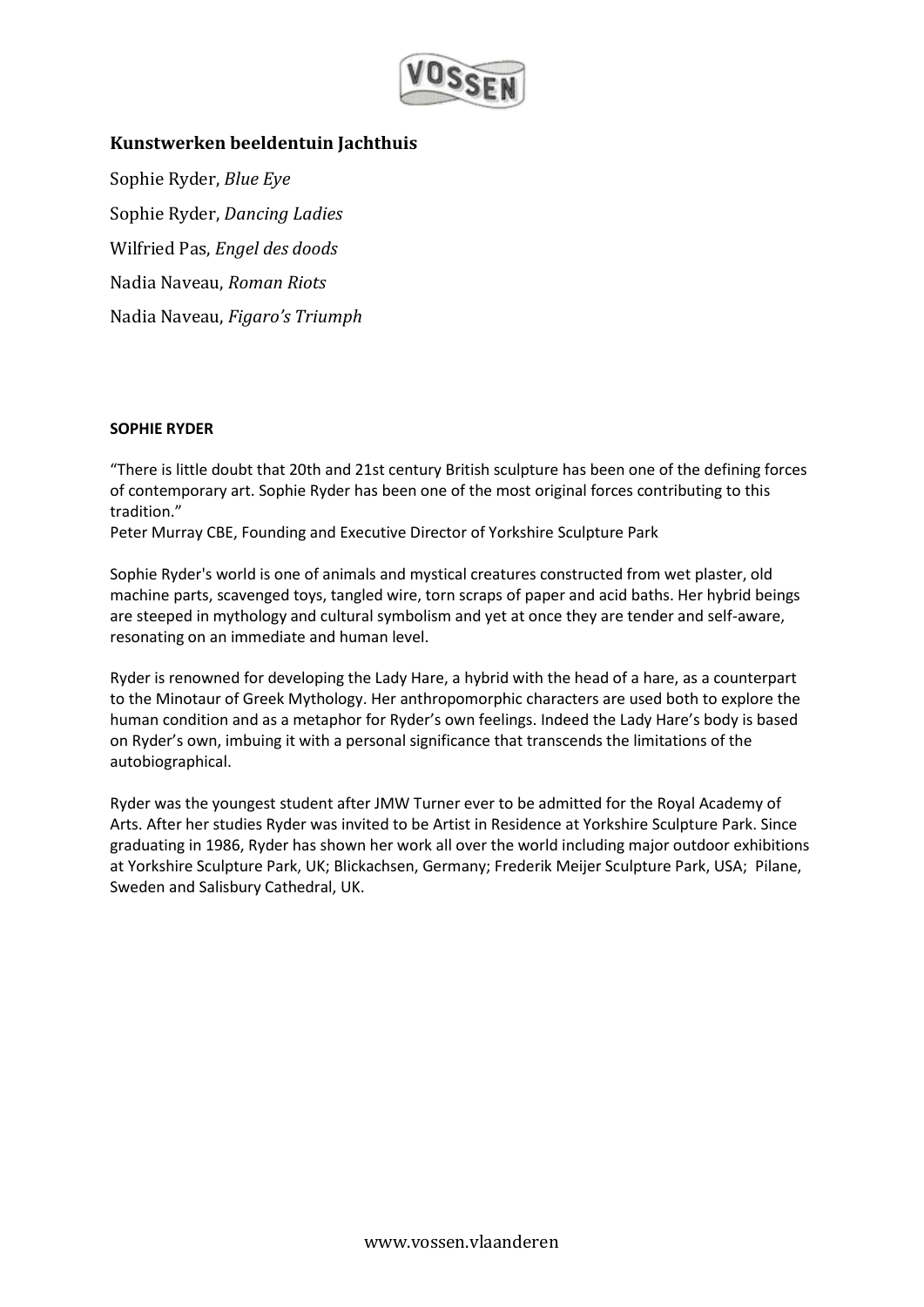

## **SOPHIE RYDER**

### **Lovers on Horseback**

Sophie Ryder says of this sculpture: 'The Lovers sit in quiet contemplation, The Minotaur's hands gently resting on his lover's leg and his chin lovingly resting on the top of her head.The Horse features quite often in my work. Most often he has one or two people sitting on him or interacting with him in some way. There is something about the friendship and love a horse can give which is quite remarkable, especially considering their size compared to us'.

### **Eye**

Sophie Ryder's 'wire drawings' are three-dimensional sketches in space. Her series of works depicting surreal floating eyes are especially intriguing. With the passage of time, Ryder has instilled in her wire drawings an ever higher degree of technical and stylistic complexity. Her control over the medium is now absolute. Sculptures in their own right, installed against an open sky, they masterfully use wire as line and shading to achieve a mesmerising end with fantastic illusory power.

The artist's piece, simply titled Eye, presents a realistic rendition of the human eye as though it were a charcoal illustration ripped from a sketchbook and suspended in the middle of a field. The artist's chosen medium and design aesthetic leave many holes in the sculptural work to seem almost like a window. It complements the landscape, adding a surreal effect.

### **Dancing Ladies**

Ryder's image of the Lady Hare has subtly changed over the years. Once upon a time, her hares head and woman's body were seamlessly joined, making her into a mysterious hybrid creature, not entirely of this world but nevertheless not completely separate from it. Now, though, she wears the head as a mask that hides her face but shows that beneath she is actually a real woman, not the mythical creature she once seemed. Ryder's work continues its exploration of the female psyche and sexuality and frequently references the artist's own body as it morphs with the powerful energy and form of the hare. The Dancing Ladies are dancing happily, revelling in the freedom their hare masks provide them.

## **Rising**

Ryder is probably best known for her huge wire sculptures. They are simultaneously transparent and opaque. The Lady Hare is lifting herself up, arching her back as she does so. The second Lady Hare inside, only visible when the light is behind the sculpture is not a baby, it is her alter ego.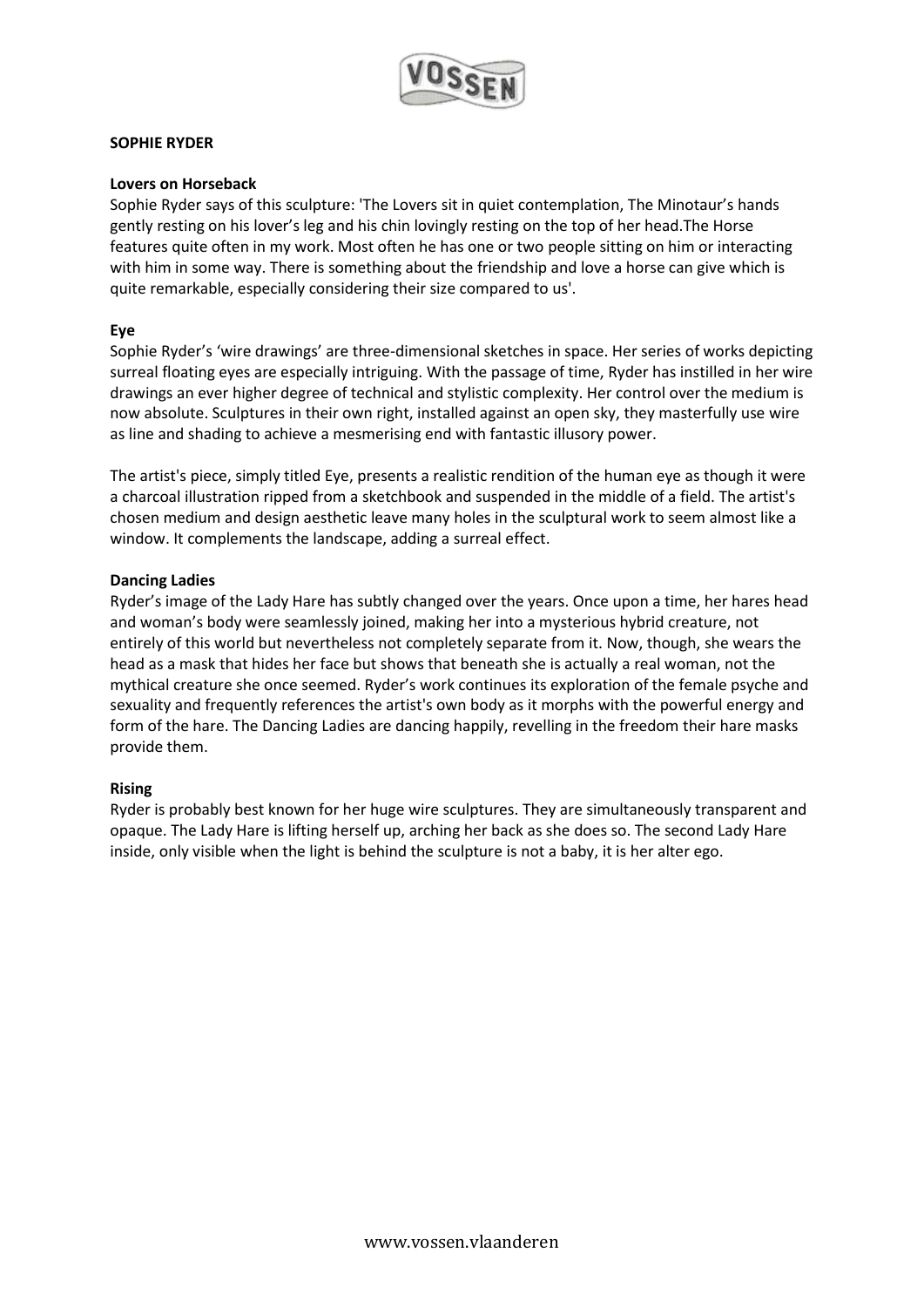

#### **NADIA NAVEAU**

*Text from BASE-ALPHA GALLERY I Kattenberg 12 I B-2140 Antwerp I www.basealphagallery.com*

#### CURRICULUM VITAE

Belgium, °1975 Lives and works in Antwerp and Saint-Bonnet-Tronçais, France

Education

1999 – 2001 HISK, Higher Institute of Fine Arts, Antwerp, Belgium

1994 – 1998 Royal Academy of fine Arts, Antwerp, Belgium.

#### Selected solo exhibitions

- 2018 Art-Brussels, Base-Alpha Gallery, Brussels, (BE) 'Funny Five Minutes', Base-Alpha Gallery, Antwerp, (BE)
- 2017 'I presume', Nadia Naveau and Remy Jungerman, Galerie Sanaa, Utrecht,(NL)
- 2016 'I Spy with my little eye', Base-Alpha Gallery, Antwerp, (BE)
- 2015 Art-Brussels, Base-Alpha Gallery, Brussels, (BE)
- 2014 'Deaf Ted, Danoota and me', Base-Alpha Gallery, Antwerp, (BE)
- 2012 'New Art in Antwerp', center for contemporary artistic expressions, A Random Sample', M HKA, Antwerp, (BE), 'Be prepared Bunnykins', Base-Alpha Gallery, Antwerp, (BE)
- 2011 'Art Fort/Fort Art', curated by Mark Ruyters, fort V Edegem, (BE)
- 2010 'Nadia Naveau', De Garage, Mechelen (BE) 'The Hermitage', Artist Retreat, Sarasota, Florida, (USA) 2009 'Centurion City', Base-Alpha Gallery, Antwerp (BE)

'Beyond Baroque', SM's, Stedelijk Museum, 's-Hertogenbosch, (NL)

'Joker's Market', Annahakkensgallery, Amsterdam, (NL)

2008 'Aux Armes Et Caetera', Base-Alpha Gallery, Antwerp (BE) 'Line-art', Base-Alpha Gallery, (BE) 'Le Salon du Plaisir', Van Wijngaarden/Hakkens, Amsterdam (NL)

#### Selected group exhibitions

2018 'Sanguine, Bloedrood', Luc Tuymans ON Baroque, M HKA, Antwerp (BE) 2017 '10 Years Base-Alpha Gallery // Part I: Artists of the Gallery', Base-Alpha Gallery, Antwerp, (BE) 'Façade Middelburg,(NL) 'Between Earth and Heaven II, A tribute to Willy Van Den Bussche', De Lombard, Brugges,(BE) 'Bastion 10', Groupshow in collaboration with S.M.A.K, Menen, (BE) 'Bilboard Project', KASKA, Antwerp, (BE) 'Le temps d'une chanson. (En dansant la Belgonaise)',Belgonaise building, Brussels,(BE) Presentation at the residence of the Belgian Embassy, Den Haag,(NL)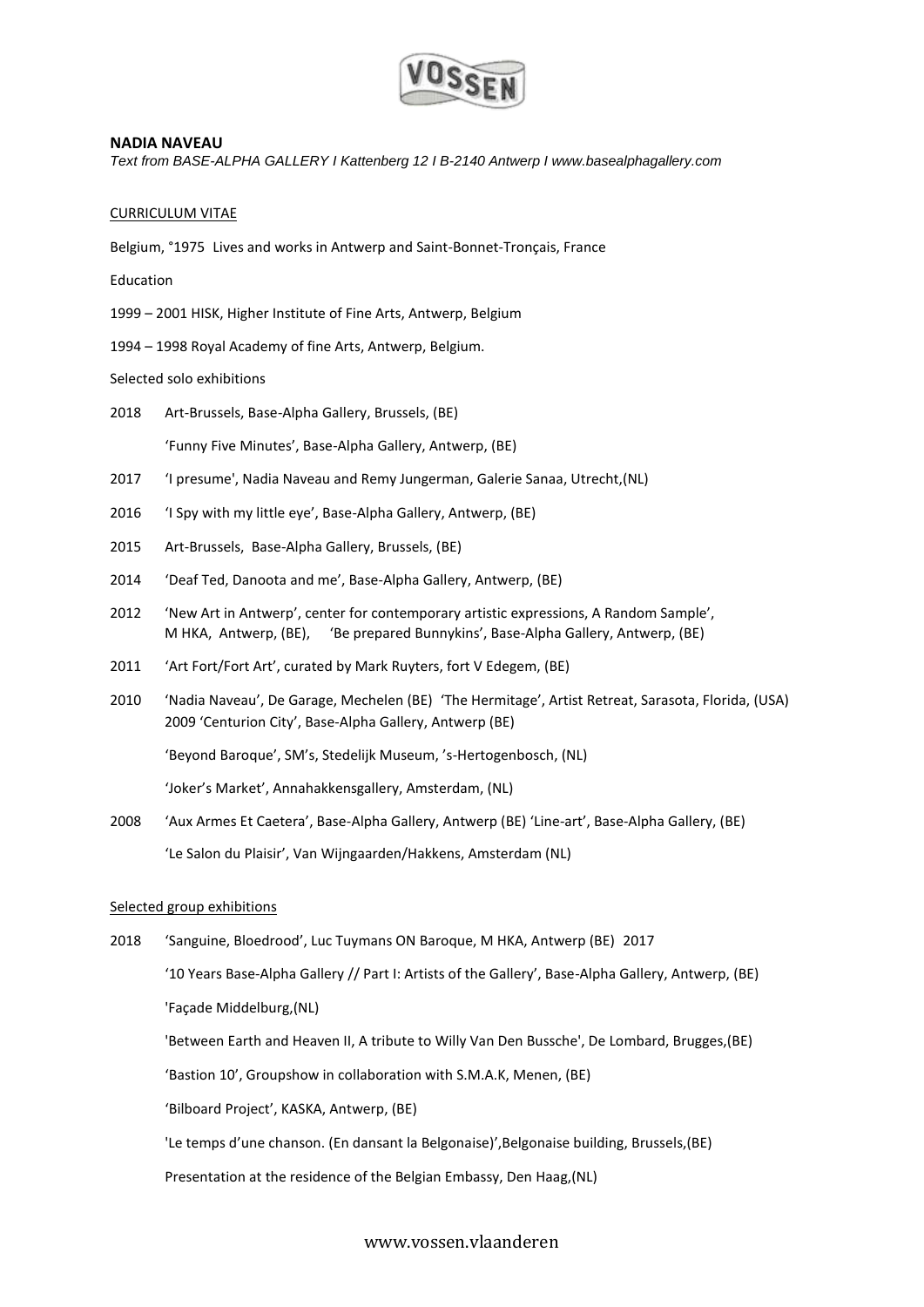

'Het Wilde Westen van Buffalo Bill tot Bobbejaan' De Warande/Venetiaanse gaanderijen, Turnhout/Ostend, (BE) 'Kunst Als Erekleed-The Emperors New Clothes', KASKA, Antwerp, (BE) 'No Modular No More', Vierkante Zaal, Sint Niklaas, (BE) 'Art's Birthday',M HKA, Antwerp, (BE) 2017 'Duikboot', curated by Sergio Servellon, KASKA, Antwerp, (BE) 2016 '11 Kunstenaars Tegen De Muur', curated by Lieven Segers, public space of Antwerp,(BE) 'Wake Up And Dream, Etage 22, Antwerp Tower, Antwerp,(BE) 'Ten Dans', curated by Lieven Segers, CC Maasmechelen,(BE) London-Art Fair, Base-Alpha Gallery, London,(UK) 'De Modernen,Uitverkoren', Fabiolazaal, Antwerp,(BE) IKO, Hoogstraten, (BE) 2015 '@Yourservice', Egmontpaleis, Brussels,(BE) 'Teardrops In My Eyes', Base-Apha Gallery, Antwerp,(BE) 'Blickachsen 10', curated by Sara Weyns &Lieven Segers, Sculptuurbiënnale, Bad Homburg,(D) 'Vormidable', curated by Stef Van Bellingen Museum Beelden aan Zee, Den Haag,(NL) '120 Minutes' curated by Lieven Segers, Art Brussels, Brussels, (BE) 'Above Reality', curated by Hans van der Ham, Garage Rotterdam (NL) 'A Belgian Politician', Marion De Cannière, Antwerp, (BE) 'Occupied Emotions', Broelmuseum, Kortrijk, (BE) 'Little Hisk', curated by Ulli Lindmayr, Antwerpen (BE)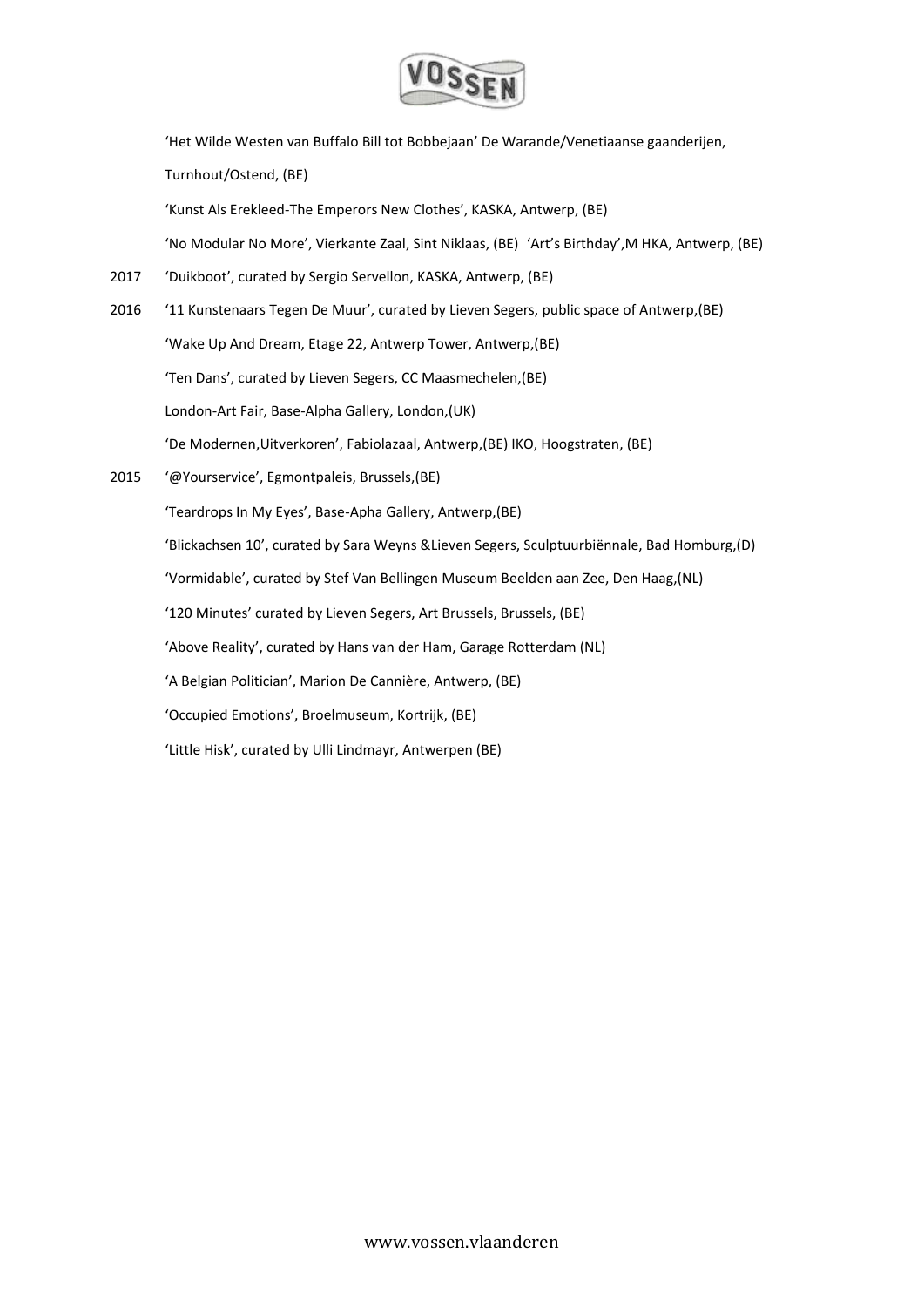

Nadia Naveau, Roman Riots, 2010, epoxy en staal, 800 x 280 x 150 cm

#### **ROMAN RIOTS**

#### *Jeroen Olyslaegers*

Wanneer Nadia Naveau een monument maakt, mag je verwachten dat het woord 'monument' immer het woord 'moment' in zijn buik draagt. Haar werk gaat wat mij betreft over transformatie, een transformatie die zich voor onze ogen lijkt te voltrekken, alsof de beelden leven, alsof het proces dat de kunstenares met haar knedende handen op gang heeft gebracht nu op eigen houtje wordt verder gezet door de beelden zelf. Het ademt, het beweegt. Hier en daar stollen er dingen, nemen ze een vorm aan, worden ze receptief en ontvangen ze onze blik. Maar zodra we een stap achteruit zetten, bewegen ze opnieuw; worden ze actief en ontglippen op een magische manier aan ons kijken. Haar beelden en beeldengroepen slingeren zo gracieus tussen het monumentale en een momentopname.

Roman Riots, het beeld dat ze voor deze tentoonstelling heeft gemaakt, is een meesterwerk, omdat ze zich hier meet met de Meesters of beter: de restauratie van de Meesters, wat ons nog rest van hun werk. Het is gebaseerd op een beeldengroep die ooit de tempel van Zeus verfraaid heeft en nu slechts gedeeltelijk in een reconstructie te bewonderen valt in Griekenland. Het beeldt de zogenaamde Centauromachie af, de strijd tussen de Lapithen en de Centauren. Ovidius heeft het in het twaalfde boek van zijn Metamorphosen over een compleet uit de hand gelopen huwelijksfeest waarbij de Centauren, half man half paard, niet meteen goed tegen de grote hoeveelheid wijn kunnen en in dronken razernij de bruid en alle andere aanwezige vrouwen proberen te verkrachten. De gereconstrueerde beeldengroep van de tempel van Zeus stelt Apollo centraal die met opgeheven arm de orde probeert te herstellen. Hij vormt de verticale as van het beeld. Links naast hem staan de Lapithen, rechts de Centauren, samen geschikt op de horizontale lijn. Nadia geraakte gefascineerd door de monumentaliteit van het beeld, of beter gesteld: door de gereconstrueerde monumentaliteit er van. Omdat er behoorlijk wat stukken ontbreken hebben de archeologen een metalen raderwerk aangebracht die de verschillende delen en brokstukken bij elkaar houdt en de beelden tot een beeldengroep smeedt. Het is dat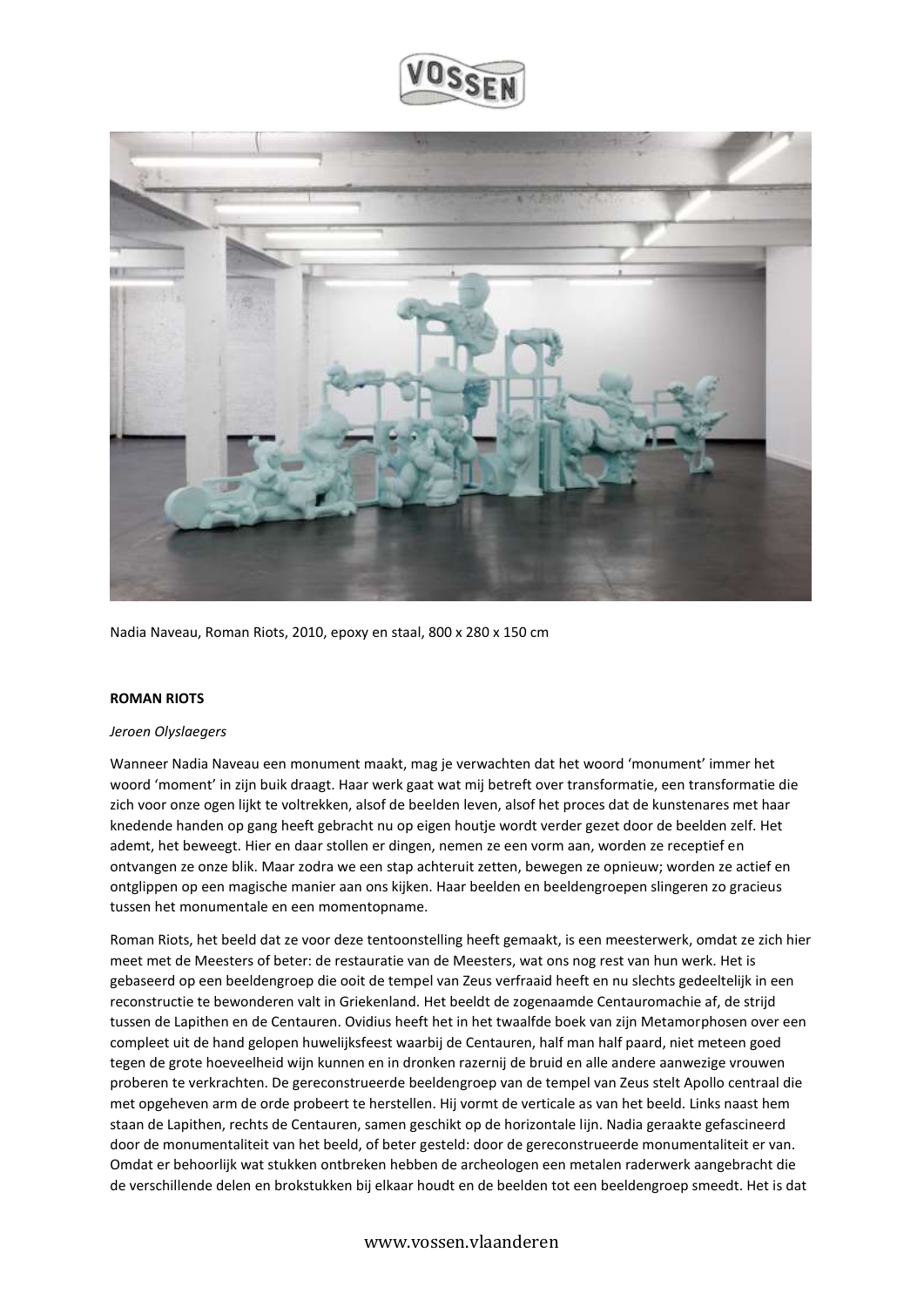

raderwerk dat ook Roman Riots structureert terwijl elk beeld van dit monument verwijst naar de originele beeldengroep. Hier wordt de structuur de sokkel en bepaalt op die manier het spel van vormen en lijnen. Ovalen en cirkels worden er aan toegevoegd en zo wordt het organische met het strakke afgewisseld. Nadia blijkt deze geërfde structuur te gebruiken om haar eigen beeldentaal te vervolmaken. We zien het voor onze ogen gebeuren, twijfelend en kantelend tussen moment en perspectief, tussen traditie en eigenzinnigheid.

Van bij het begin introduceert de kunstenares hierbij een reflectie over monumentaliteit en over de traditie en haar mythen en wat ons daar nog van rest. In tijden waar elke geschiedenis als een reconstructie wordt beschouwd en waar de godenwereld en de mythen van de Oude Grieken ogenschijnlijk geen rol meer spelen is dat op zich al een fascinerend statement. In zekere zin is het werk van de romein Ovidius ook al een reconstructie. Zijn Metamorphosen vervlechten zich met de traditie van de Grieken en ze vormen een van onze belangrijkste bronnen over een denken dat al in de tijd van de Romeinen begon te vervagen. Maar ook de Centauromachie als beeldengroep lijkt met de ordebrengende Apollo een ode aan de rationaliteit te brengen, verheven boven al die fabeldieren, die dronkenschap en chaos. Misschien was dat dus ook dat al een terugblik, en verwijst de horizontale as met al die bezopen Centauren naar de tijd van de 'white goddess' waar de dichter Robert Graves zoveel over geschreven heeft, de tijd 'toen de dieren nog spraken', en vormt het op de horizontale as met Apollo in het midden een triomf van de nieuwe periode waar ratio en logica uittorenen boven het gewemel van al dat irrationele beesten. Misschien bestaat elk omgaan met de traditie van bij het begin wel uit reconstructie en transformatie.

Dat lijkt Nadia Naveau in ieder geval te suggereren. Haar Apollo heeft een motorhelm op, klaar om met een Formule 1-wagen weg te scheuren als een moderne gladiator. De sokkel onder Apollo wordt bij haar de voorkant van een ouderwetse Rolls Royce die dan tijdens het werkproces verder is getransformeerd. Rechts krijgt een centaur een ouderwetse duikhelm op en brengt zo bij deze schrijver Jules Verne in herinnering met zijn 20.000 mijlen onder zee. En in het midden van de linkerkant zien we cartoonfiguur Popeye, de Heracles of Hercules uit de twintigste eeuw, die bij het boetseren zelf uit de materie is gekomen, zichzelf bij wijze van spreken geboetseerd heeft, zichzelf opdringt. Strijd en avontuur worden afgebeeld, brood en spelen, een meer 'Romeinse' kijk op de Griekse oudheid. A real 'roman riot'.

Wie het werk van Nadia Naveau kent kijkt niet meer verbaasd op bij het vloeiend samengaan tussen 'klassieke' motieven en cartoonbeelden. In haar oeuvre wemelen Marge Simpson, geile cowgirls, de Kerstman uit een oude Coca Cola-advertentie en andere fabeldieren uit de mediacultuur. Maar hier krijgen ze nog een diepere betekenis; ze meten zich niet alleen met de Oudheid, maar laten zich transformeren en vertalen in een eindeloze loop. In een zekere zin vormen ze resten van het klassieke Griekenland, als visuele oprispingen van een ver maar misschien wel permanent onverwerkt verleden, iets dat komt spoken wanneer je een archeologisch museum bezoekt of Ovidius leest. Ze zijn geen cynische reflectie op de dolle, permanent versnelde tijd die de onze is en ze vormen evenmin een of andere milde satire. Ik zie vooral levensvreugde, een ode aan het scheppen en de verbeelding.

En de kleur van Roman Riots maakt het feest compleet. Nadia kan behoorlijk onverschrokken zijn in haar kleurkeuze. Zij is de enige beeldhouwer van wiens werk ik in mijn buik zou willen opslaan, die mij doet verlangen naar snoepgoed, taarten en nog meer zoetheid. Wat zij hier met kleur teweeg brengt roept andere sensaties op. Wit aan de voorkant, hemelblauw aan de achterkant. Dit werk zal zinderen in de zon. Het is Griekenland in zekere zin; maar dan als een collectieve hallucinatie. Het onderscheid tussen voor- en achterkant mag misschien als een knipoog gelden naar sensuele dagdromen, naar een Zuid-Europa waar witte beelden tot leven komen in een zinderende hitte, onder een permanent en keihard blauw.

Wie hier naar kijkt riskeert een trip door tijd en ruimte, een tijd waar de (fabel)dieren nog spraken en beelden levend werden. Wie hier naar kijkt blijft kijken, beleeft het moment, hoopt misschien dat er een nieuwe mythische transformatie voor zijn of haar eigen ogen voltrekt. Wie naar dit monument kijkt, maar dan écht goed kijkt, wordt misschien wel zelf getransformeerd.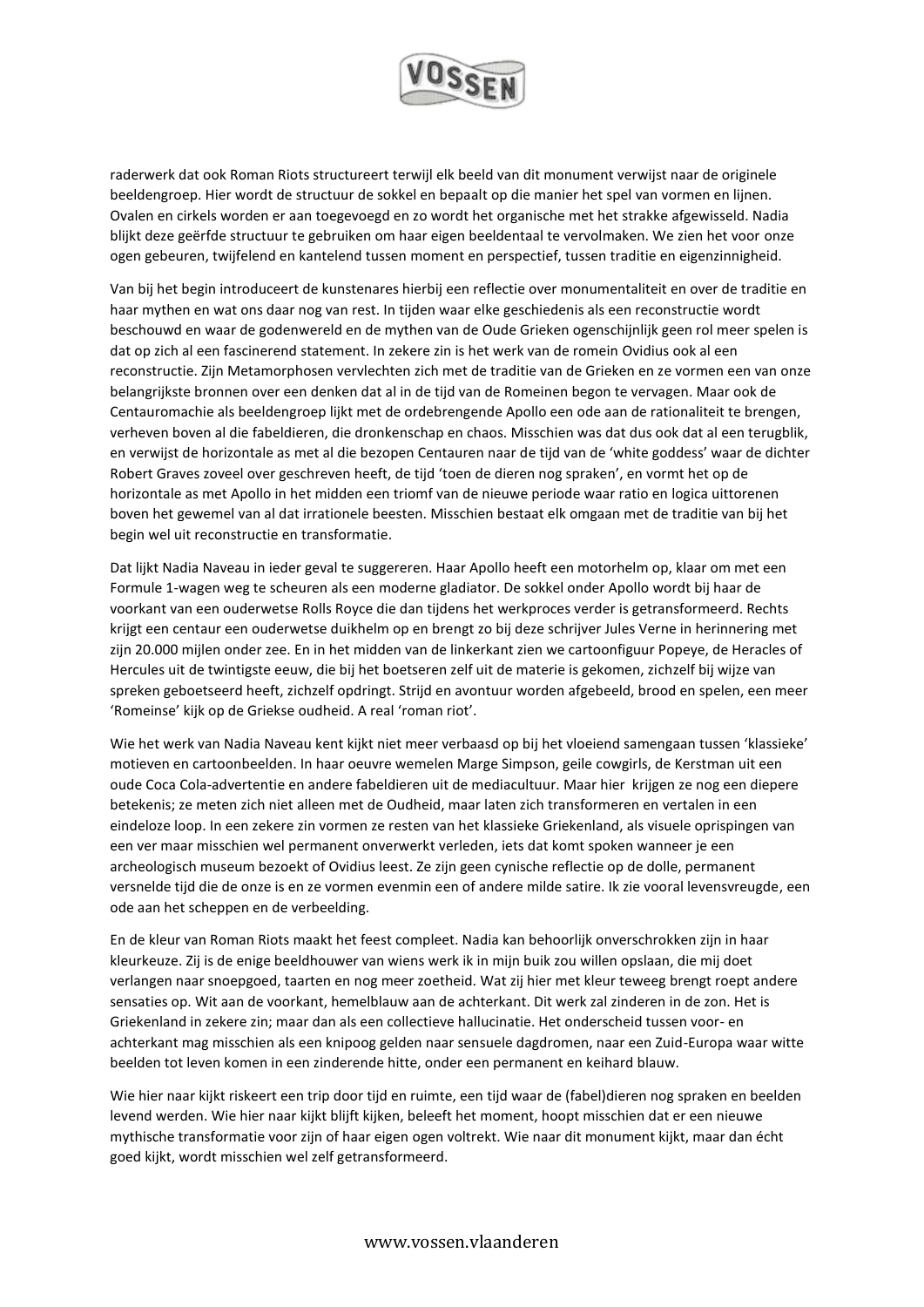

### **JAN FABRE**

Ruim 40 jaar neemt Jan Fabre (1958, Antwerpen) een toonaangevende positie in als één van de meest innovatieve en grensverleggende personen uit de internationale hedendaagse kunstscène. Als beeldend kunstenaar, theatermaker en auteur ontwikkelde hij een hoogst persoonlijke wereld met een eigen betekenissysteem van terugkerende motieven en figuren. Beïnvloed door het onderzoek van entomoloog Jean-Henri Fabre (1823-1915), was Jan Fabre reeds op jonge leeftijd gefascineerd door de wereld van insecten en andere kleine wezens. Eind de jaren zeventig, gedurende zijn opleiding aan de Koninklijke Academie voor Schone Kunsten Antwerpen en aan het Stedelijk Instituut voor Sierkunsten en Ambachten te Antwerpen, verkende hij manieren waarop hij het menselijke lichaam kon betrekken bij zijn onderzoek. Zijn eigen performances en acties, van 1976 tot op heden, waren altijd richtinggevend voor zijn artistiek discours. Jan Fabre's taal bevat een verscheidenheid aan materialen en bevindt zich in een geheel eigen wereld, bewoond door lichamen in een wankel evenwicht tussen de tegengestelde krachten die de natuurlijke existentie typeren. Metamorfose is een sleutelbegrip in Fabre's gedachtewereld, waarbij het animaal en menselijk leven voortdurend interageren. Via zijn auteursteksten en nachtelijke notities, welke gebundeld uitgegeven worden in de Nachtboeken, geeft hij een inzage in zijn manier van denken en handelen. Als een consiliëntie kunstenaar bracht hij performance kunst en theater samen. Jan Fabre heeft het idioom van het theater veranderd door real time en real action op het podium te brengen. Na zijn historische acht uur durende productie "Het is theater zoals te verwachten en voorzien was" (1982) en de vier uren durende productie "De macht der theaterlijke dwaasheden"(1984), bracht hij zijn werk tot een nieuw hoogtepunt met de monumentale "Mount Olympus. To glorify the cult of tragedy, a 24-hour performance" (2015).

Jan Fabre geniet erkenning bij een wereldwijd publiek dankzij onder meer het kasteel "Tivoli" (1990) en permanente publieke werken op historisch belangrijke locaties, zoals "Heaven of Delight" (2002) in het Koninklijk Paleis te Brussel, "De blik binnenin (Het Uur Blauw)" (2011 – 2013) in de Koninklijke trap van de Koninklijke Musea voor Schone Kunsten van België en zijn laatste installatie in de Onze-Lieve-Vrouwe Kathedraal in Antwerpen met "De man die het kruis draagt" (2015).

Hij is bekend van solotentoonstellingen als "Homo Faber" (KMSKA, Antwerpen, 2006), "Hortus / Corpus" (Kröller-Müller Museum, Otterlo, 2011) en "Stigmata. Actions and Performances, 1976– 2013" (MAXXI, Rome, 2013; M HKA, Antwerpen, 2015; MAC, Lyon, 2016). Hij was de eerste levende kunstenaar die een grootschalige tentoonstelling presenteerde in het Louvre ("L'ange de la métamorphose", 2008). Het gekende ensemble "Het Uur Blauw (1977 – 1992)" werd reeds getoond in het Kunsthistorisches Museum in Wenen (2011), in het Musée d'Art Moderne van Saint-Etienne (2012) en in het Busan Museum of Art (2013). Zijn onderzoek naar the most sexy part of the body, het brein, werd gepresenteerd in de solo tentoonstellingen "Anthropology of a planet" (Palazzo Benzon, Venetië, 2007), "From the Cellar to the Attic, From the Feet to the Brain" (Kunsthaus Bregenz, 2008; Arsenale Novissimo, Venetië, 2009), en "PIETAS" (Nuova Scuola Grande di Santa Maria della Misericordia, Venetië, 2011; Parkloods Park Spoor Noord, Antwerpen, 2012). De twee reeksen mozaïeken, "Tribute to Hieronymus Bosch in Congo" (2011 – 2013) en "Tribute to Belgian Congo" (2010– 2013), gemaakt met de schildjes van de juweelkever, werden getoond in het PinchukArtCentre in Kiev (2013), het Palais des Beaux-Arts in Rijsel (2013) en reist naar 's-Hertogenbosch ter ere van "Jheronimus Bosch 500" (opening juni 2016).

Jan Fabre is eveneens uitgenodigd om een grootschalige tentoonstelling te creëren in The State Hermitage Museum in St. Petersburg ("Jan Fabre. Knight of Despair / Warrior of Beauty", opening oktober 2016).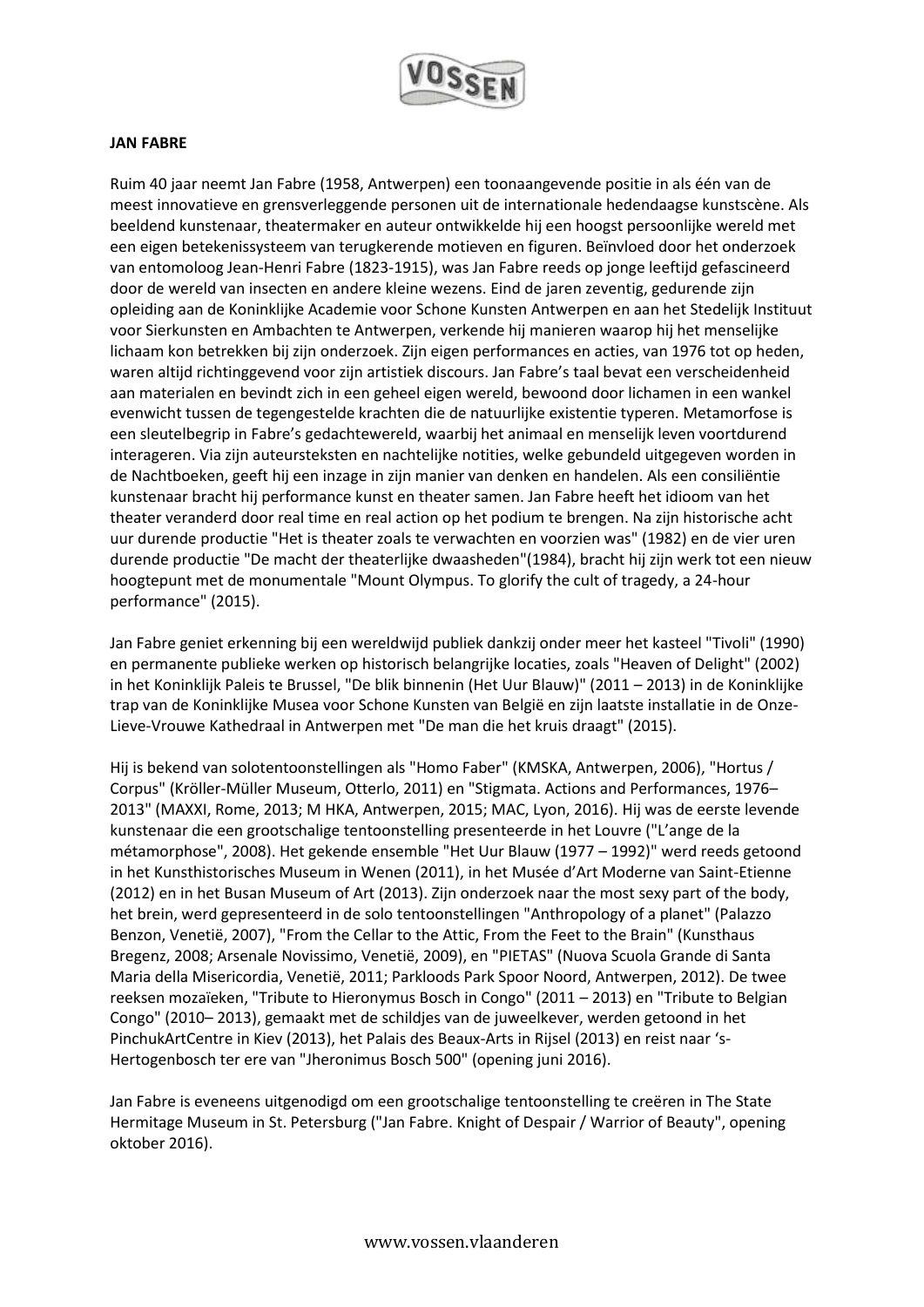



Jan Fabre :

Hoofdstuk IV (brons) (2010) (Reeks : Hoofdstukken I-XVIII)

Materiaal : gepolijst brons

Afmetingen : 64 x 25 x 27 cm

Installatiezicht : Jan Fabre. Chapitres I-XVIII. Cires & Bronzes (14 Maa 2010 - 2 Mei 2010)

Fotograaf : Pat Verbruggen

Copyright : Angelos bvba

Notitie werk : Courtesy Galerie Guy Pieters, Sint-Martens-Latem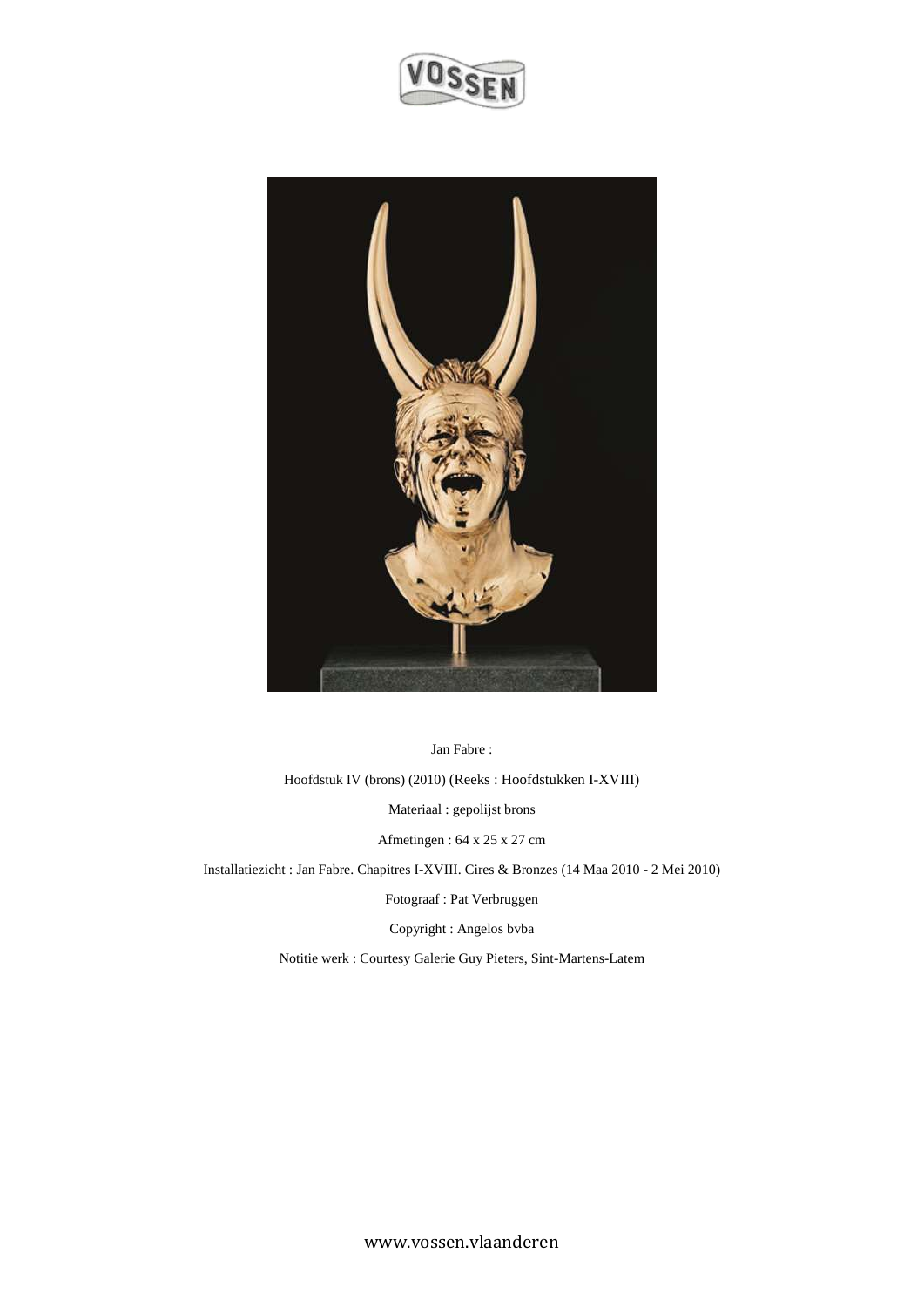



Jan Fabre : Hoofdstuk IX (brons) (2010) (Reeks : Hoofdstukken I-XVIII) Materiaal : gepolijst brons Afmetingen : 78 x 29 x 74 cm Installatiezicht : Jan Fabre. Chapitres I-XVIII. Cires & Bronzes (14 Maa 2010 - 2 Mei 2010) Fotograaf : Pat Verbruggen Collectie : Collectie Kröller-Müller Museum

Copyright : Angelos bvba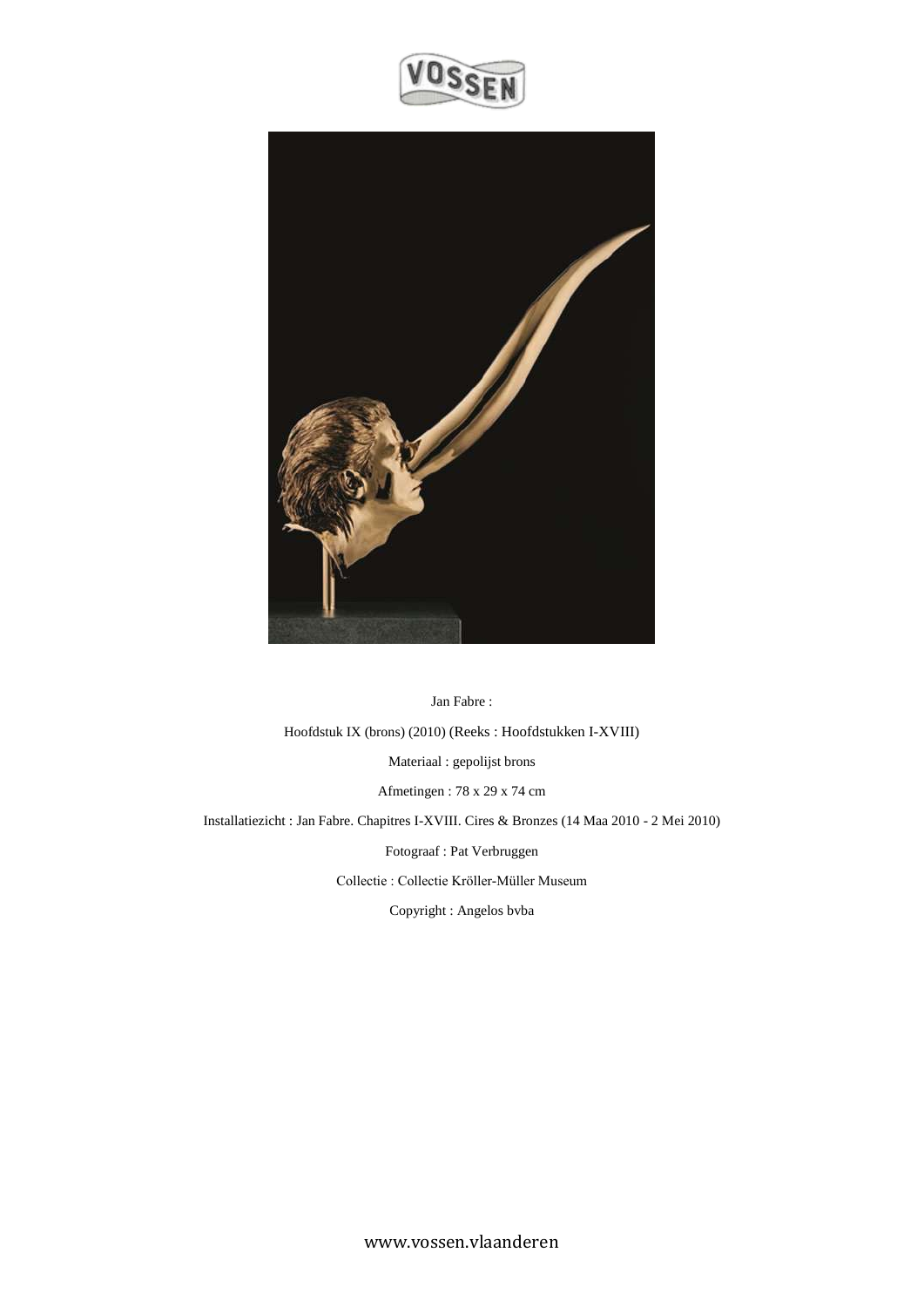



Jan Fabre : Hoofdstuk X (brons) (2010) (Reeks : Hoofdstukken I-XVIII) Materiaal : gepolijst brons Afmetingen : 116 x 53 x 64 cm Installatiezicht : Jan Fabre. Chapitres I-XVIII. Cires & Bronzes (14 Maa 2010 - 2 Mei 2010) Fotograaf : Pat Verbruggen Copyright : Angelos bvba

Notitie werk : Courtesy Galerie Guy Pieters, Sint-Martens-Latem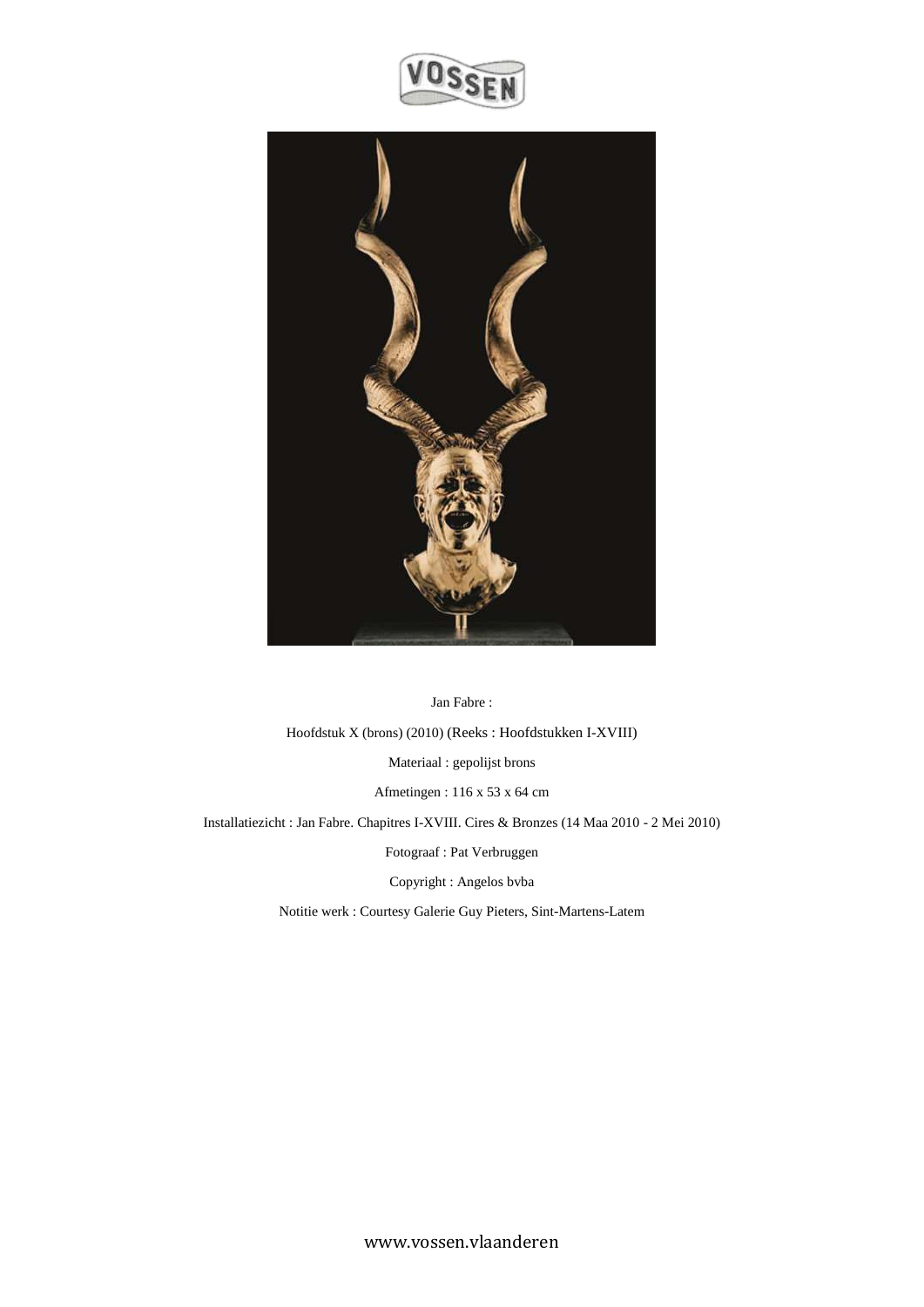



Jan Fabre :

Hoofdstuk XII (brons) (2010) (Reeks : Hoofdstukken I-XVIII)

Materiaal : gepolijst brons

Afmetingen : 42 x 26 x 25 cm

Installatiezicht : Jan Fabre. Chapitres I-XVIII. Cires & Bronzes (14 Maa 2010 - 2 Mei 2010)

Fotograaf : Pat Verbruggen

Copyright : Angelos bvba

Notitie werk : Courtesy Galerie Guy Pieters, Sint-Martens-Latem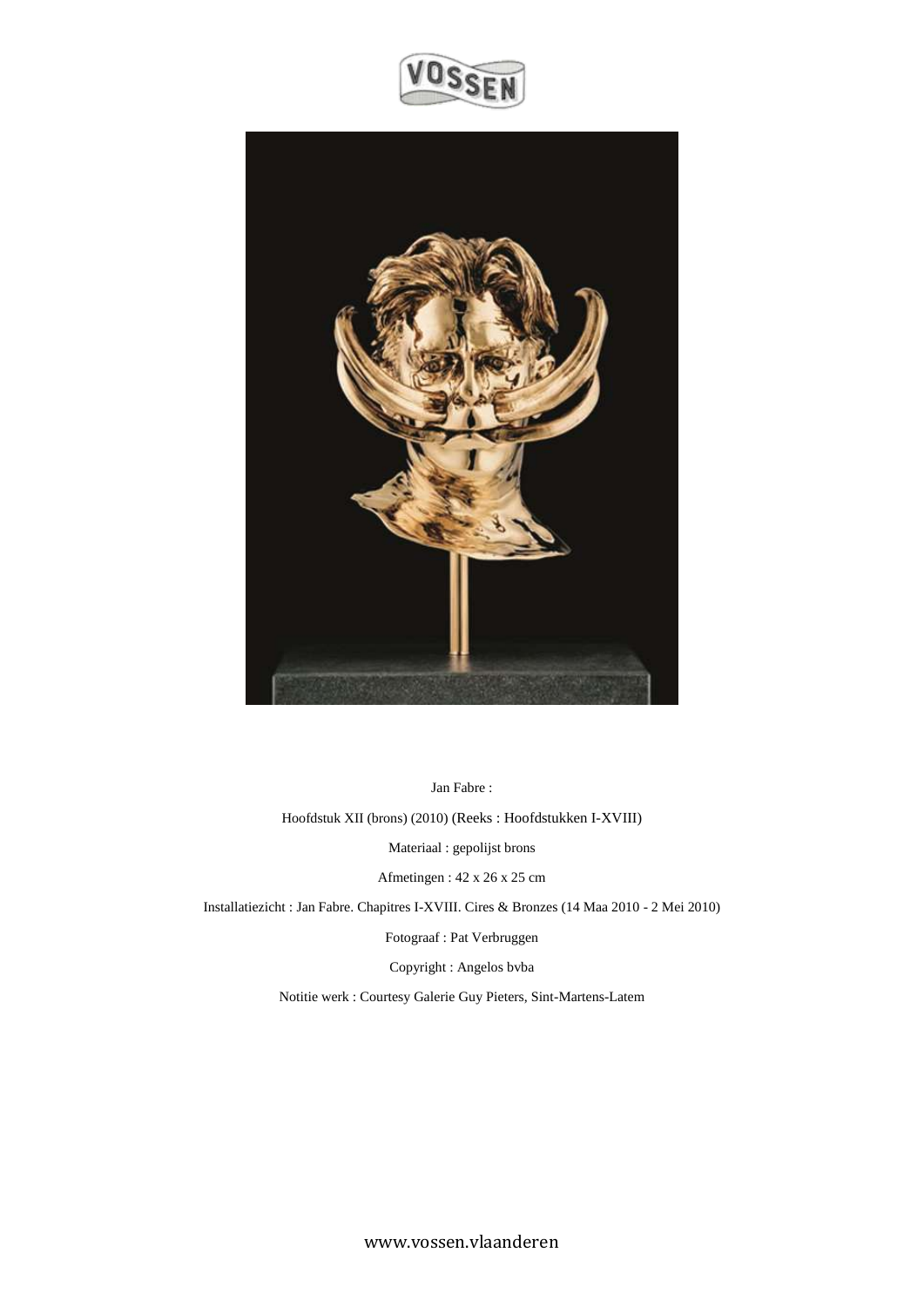



Jan Fabre :

Hoofdstuk XVI (brons) (2010) (Reeks : Hoofdstukken I-XVIII)

Materiaal : gepolijst brons

Afmetingen : 127 x 22 x 67 cm

Installatiezicht : Jan Fabre. Chapitres I-XVIII. Cires & Bronzes (14 Maa 2010 - 2 Mei 2010)

Fotograaf : Pat Verbruggen

Copyright : Angelos bvba

Notitie werk : Courtesy Galerie Guy Pieters, Sint-Martens-Latem